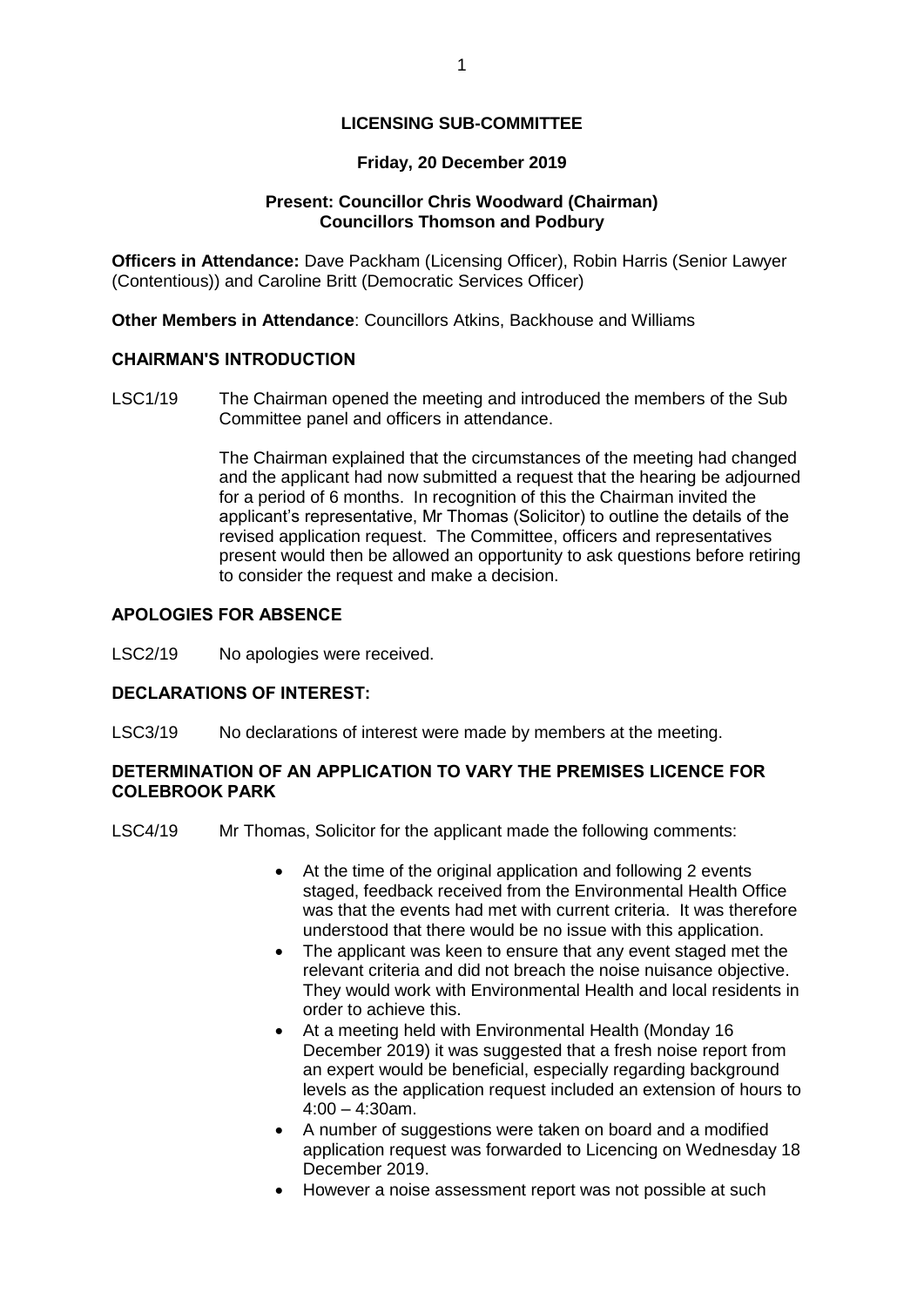short notice.

- Without the provision of additional evidence that showed noise levels were in line with Environmental Health Guidelines, the Environmental Health Office would not be able to support the application.
- The site was not overused. As such it was felt that in the best interest the hearing be adjourned until after the next event which was at the end of May 2020.
- The current licence to 3:00am would remain enforced. To allow the event to continue to 4:00-4:30am an application for a temporary events licence would be submitted. This would allow for the necessary data to be collected to assess background levels.
- Once the data had been collected a proposal would be submitted to the Licencing Committee to ensure there would not be a noise nuisance for residents. Environmental Health would be on site to monitor the event so would be on hand to deal with any issues from residents.
- This would allow for an informed decision based on up to date evidence.

John McCulloch from Environmental Health made the following comments:

 Environmental Health (EH) had no objection to a deferral subject to being able to introduce evidence and/or witnesses following the event in May 2020. EH would work with the applicant to ensure the event was a success and thereby a success for residents.

Discussion and responses to member questions included the following matters:

- EH confirmed that they would be monitoring the May event in association with the applicants consultants. This would allow EH to verify the ball park figures produced by the consultants.
- The use of a temporary event notice was not ideal. The licence variation application would negate the repeated use of this type of licence. It would allow the applicant to retain full control and ensure that all other interested parties knew the extent of the licences remit.
- The temporary licence requested for the time extension for the May festival would allow it to be monitored and used as data for the application to vary the current premises licence. The number of people expected to be at the site at this time would be under 500.
- EH confirmed that the live monitoring would be undertaken by the applicants consultant. This would involve the use of a sound level meter, linked to the internet and was available to see by members of the public. EH would be monitoring levels using their own equipment which would then be downloaded the next day. EH would be linked in to the consultants so if there was a problem they would be able to liaise and get the volume turned down.
- The applicant would remain responsible for their own monitoring and response to live conditions. The applicant understood that if they were in breach of conditions there would be penalties.
- EH confirmed that if wind direction was a factor in the level of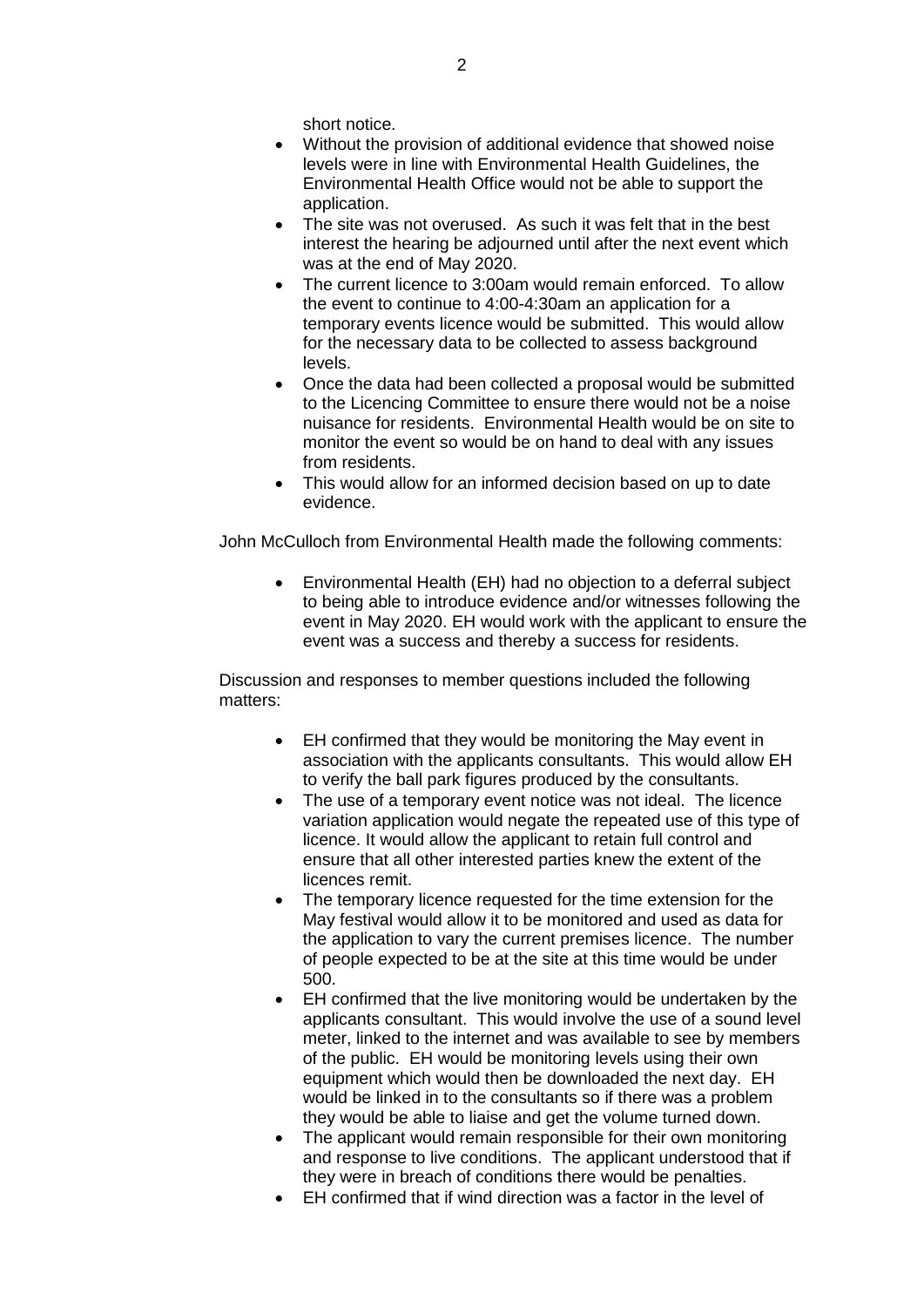noise heard (e.g. in Tonbridge or Paddock Wood) it would be reliant on complaints submitted by individuals.

- The applicant would engage extra personnel that would be on site to handle any issues that arose during the event.
- Concern was raised regarding public awareness and the publics right to be heard at a later date. Legally, if the hearing was adjourned, the only people who would be allowed to make representation were those who did so at the time the original application was made. If others had concern they could call for a review of the licence. This would allow for other parties that were not part of the variation proceedings.
- Should an adjournment be granted, a decision notice would be issued by the Council that stated the decision had been adjourned with notice given for a new date for the hearing and the reasons for the new date.
- No additional (new) representations could be made for the existing variation unless called as a witness for one of the original representatives. For example, a member of the public could make a complaint to EH who would then be able to call those persons forward as witnesses.
- The test event would measure against approximately 500 people. This raised concern that there would not be adequate evidence of noise levels for a large event (up to 5,000 people). The applicant confirmed that by 3am the expected number of people in attendance would be around 500 so the parameters for data capture would be reasonable.
- EH confirmed that equipment used would allow them to extrapolate the data and if necessary work out what the noise levels would be if attendance was higher. If necessary, EH would also be in a position to restrict numbers of people, speakers etc.
- Key to the provision of acceptable noise levels was not the fabric used on the marquees but the Zonal Array system that was installed in the ceiling of the marquee. It both captured and absorbed the noise.

Members of the Sub-Committee retired to discuss the application accompanied by the Council's legal representative and the Democratic Services Officer.

**Decision:** The hearing was reconvened. The Chairman confirmed the Sub-Committee had agreed to allow the deferment of the hearing for a period of 6 months. The Chairman then asked the Council's legal representative to detail next steps.

- The application for a variation would be adjourned for a period of 6 months – to 19 June 2020.
- The Sub-Committee considered it was in the public interest that there was evidence available for all parties to hear in order to fairly determine the application for a variation.
- TWBC would provide a new notice of hearing with a new date and the reasons for the adjournment. The Sub-Committee further decided that it would allow 21 days in order to make representations as to the new date (19 June 2020). This was more than was usually allowed but took account of the Christmas and New Year period.
- After the 21 day period had elapsed and if no objections to the